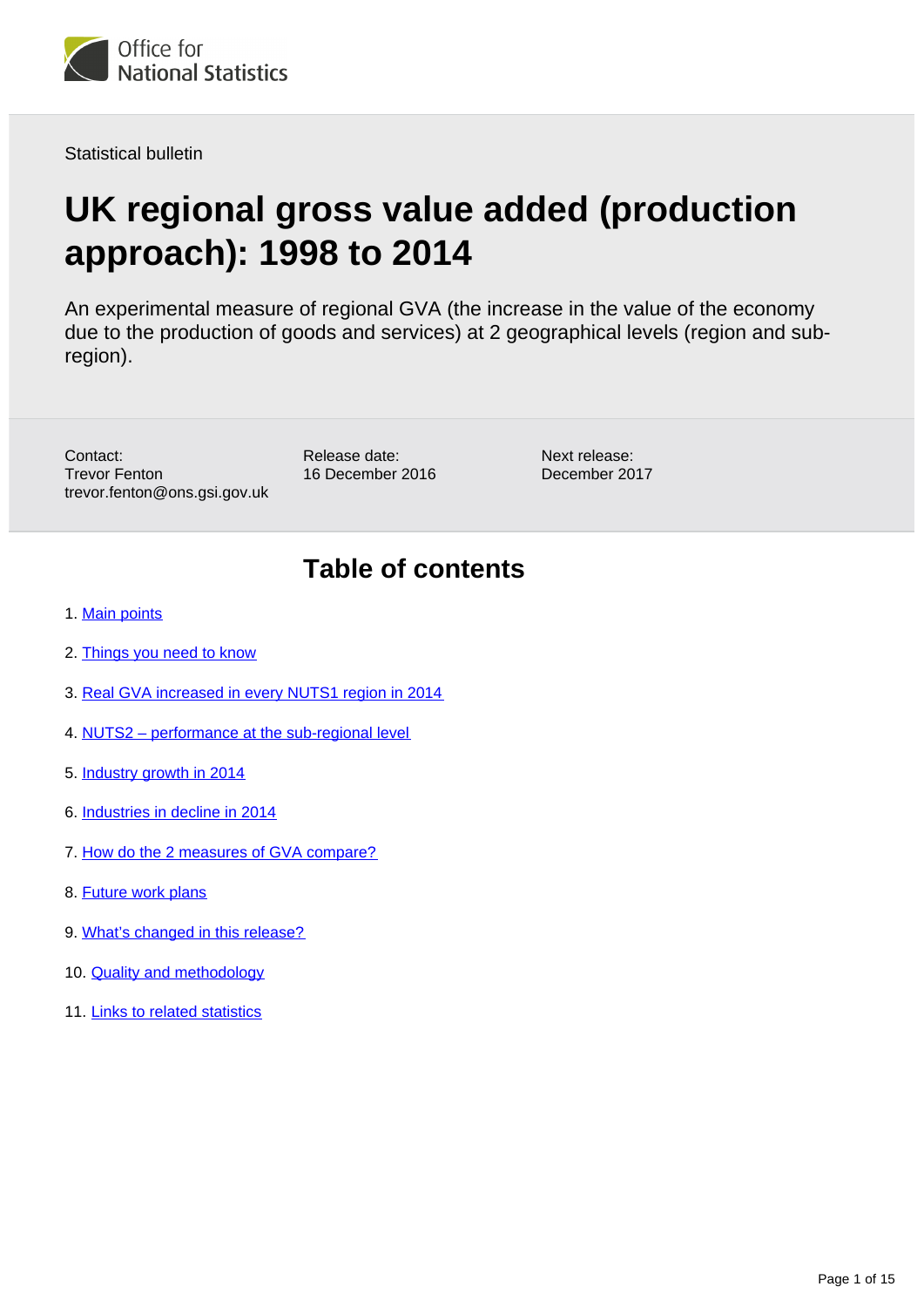## <span id="page-1-0"></span>**1 . Main points**

Real gross value added (GVA) increased in all NUTS1 regions in 2014. The highest annual increase was in London at 5.1%, followed by the East of England at 4.5%.

Wales had the smallest annual increase in real GVA in 2014 of the NUTS1 regions, at 0.4%.

Of the NUTS2 sub-regions, North Eastern Scotland had the largest annual increase in real GVA in 2014, at 6.9%, followed by Cheshire at 5.9%.

3 of the NUTS2 regions' real GVA decreased in 2014, of which Highlands and Islands had the largest decrease of 1.7%.

## <span id="page-1-1"></span>**2 . Things you need to know**

These estimates of gross value added (GVA) are compiled using the production approach (GVA(P)), whereby GVA is calculated for a given reference period as the total value of all goods and services produced (output), less goods and services used up or transformed in the production process, such as raw materials and other inputs (intermediate consumption). The GVA(P) measure is principally designed to provide "real" estimates of GVA growth, with the effect of inflation removed, via chained volume measures (CVM). The CVM are presented as indices referenced to equal 100 in 2013.

The production approach to compile GVA is conceptually equivalent to the income approach, but allows deflation of current prices to produce constant price measures, since the production components relate to goods and services which can be broken down into price and volume indices. National industry deflators consistent with the [National Accounts Blue Book 2016](http://www.ons.gov.uk/economy/grossdomesticproductgdp/compendium/unitedkingdomnationalaccountsthebluebook/2016edition) are used because no regional price indices are currently available. Further information can be found in the methodology section of this bulletin and in the [regional accounts methodology](http://www.ons.gov.uk/economy/regionalaccounts/grossdisposablehouseholdincome/methodologies/regionalaccounts)  [guide](http://www.ons.gov.uk/economy/regionalaccounts/grossdisposablehouseholdincome/methodologies/regionalaccounts).

This release is currently classed as an experimental statistics publication. These are defined in the Code of [Practice for Official Statistics](https://www.statisticsauthority.gov.uk/monitoring-and-assessment/code-of-practice/) as new official statistics undergoing evaluation. They are published in order to involve users and stakeholders in their development and as a means to build in quality at an early stage.

These estimates are presented for areas according to the European [nomenclature of units for territorial statistics](https://www.ons.gov.uk/methodology/geography/geographicalproducts/namescodesandlookups/namesandcodeslistings/namesandcodesforeurostatgeography) (NUTS). Economic activity that cannot be assigned to a specific region is allocated to Extra-Regio. Further information can be found in chapter 1 of the [regional accounts methodology guide.](http://www.ons.gov.uk/economy/regionalaccounts/grossdisposablehouseholdincome/methodologies/regionalaccounts)

The estimates in this bulletin do not have National Statistics status. We advise users to exercise caution in the interpretation and use of these statistics. We also publish annual estimates of [regional GVA using the income](https://www.ons.gov.uk/economy/grossvalueaddedgva/bulletins/regionalgrossvalueaddedincomeapproach/december2016)  [approach](https://www.ons.gov.uk/economy/grossvalueaddedgva/bulletins/regionalgrossvalueaddedincomeapproach/december2016) (GVA(I)) at current prices, which are National Statistics and remain our primary source of regional GVA. The most recent estimates of GVA(I) were published on 15 December 2016. Where the GVA(P) results differ significantly from the existing GVA(I) measure, the latter should take precedence. GVA(P) current price estimates are included in this release to enable users to compare the 2 current price measures directly.

## <span id="page-1-2"></span>**3 . Real GVA increased in every NUTS1 region in 2014**

In 2014 all of the 12 NUTS1 regions increased their real gross value added (GVA) index. London had the largest annual increase in real GVA at 5.1%, followed by the East of England at 4.5% and the West Midlands at 3.8%. Wales had the smallest increase of the NUTS1 regions, at 0.4%.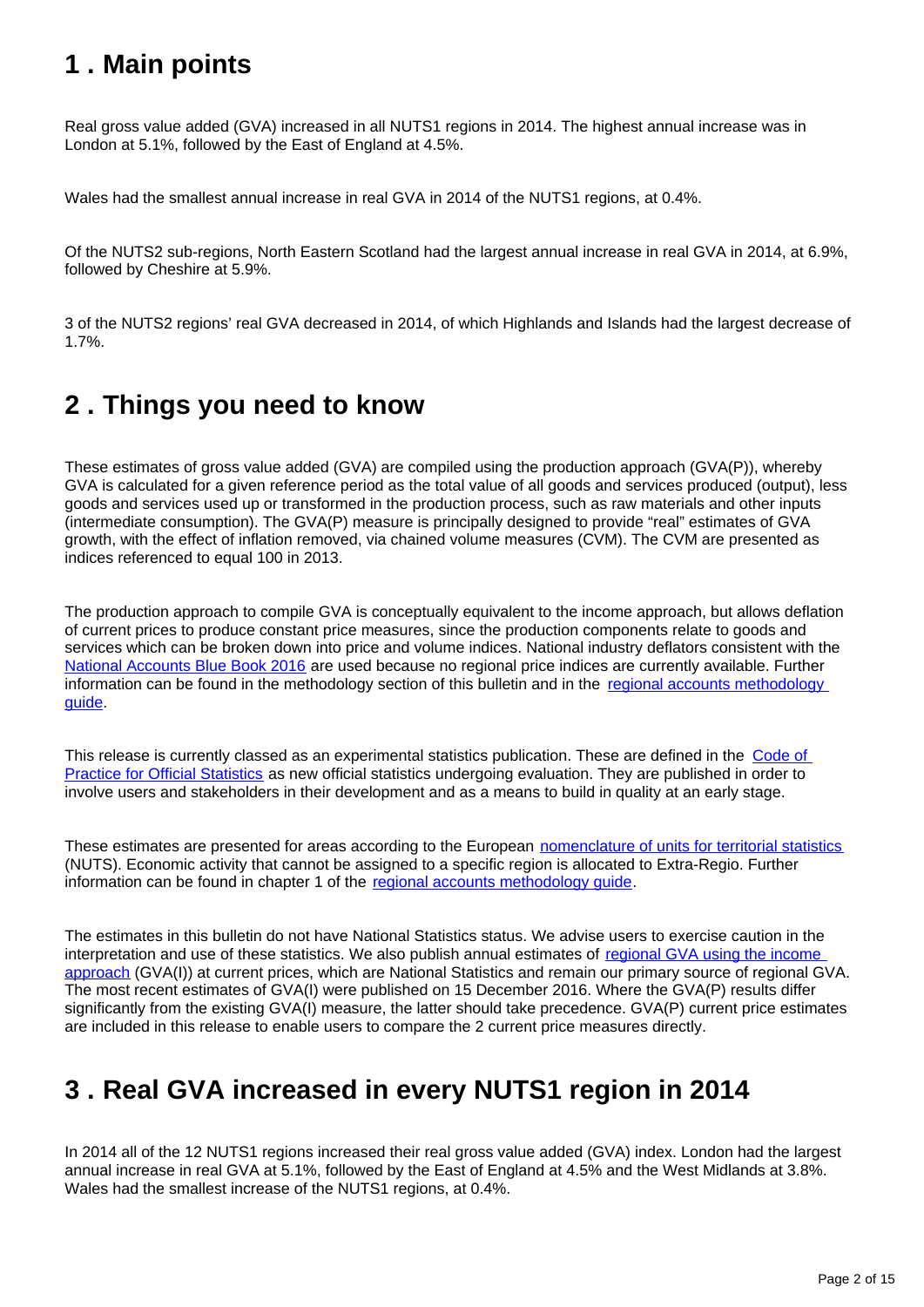GVA that cannot be assigned to a region of the UK is included in a special category called Extra-Regio, which is included in real GVA estimates for completeness. UK Extra-Regio consists of oil and gas extraction on the continental shelf and the activities of UK embassies and forces overseas, and occurs only in the mining and quarrying industry and the public administration and defence industry. In 2014, Extra-Regio real GVA decreased by 1.0%.

The economic downturn experienced in the UK in late 2008 and 2009 affected all NUTS1 regions. The UK figure for GVA expressed in chained volume measures (CVM), known as real GVA, grew in each year to 2007, fell to a low in 2009 and then increased in each subsequent year to 2014.

Real GVA decreased in 9 of the NUTS1 regions in 2008; only Scotland and the South East showed growth, while London's value remained the same. In 2009, at the low point of the economic downturn, real GVA decreased in all NUTS1 regions. Figure 1 shows the real GVA index value for each NUTS1 region, along with the UK, from 1998 to 2014.

Click on the region names above the chart to toggle the lines on and off.

#### **Figure 1: NUTS1 index of real GVA for all industry totals (chained volume measure), 1998 to 2014**



**Source: Office for National Statistics**

Table 1 shows the change in real GVA (as measured by CVM indices) for each NUTS1 region for the years since the downturn, 2009 to 2014, along with England and Extra-Regio. During this period, 11 of the NUTS1 regions were at their highest level in 2014, while Northern Ireland was at its highest value in 2009. Out of the 12 regions, 11 were at their lowest level in 2009, the exception being Northern Ireland which was at its lowest value in 2013.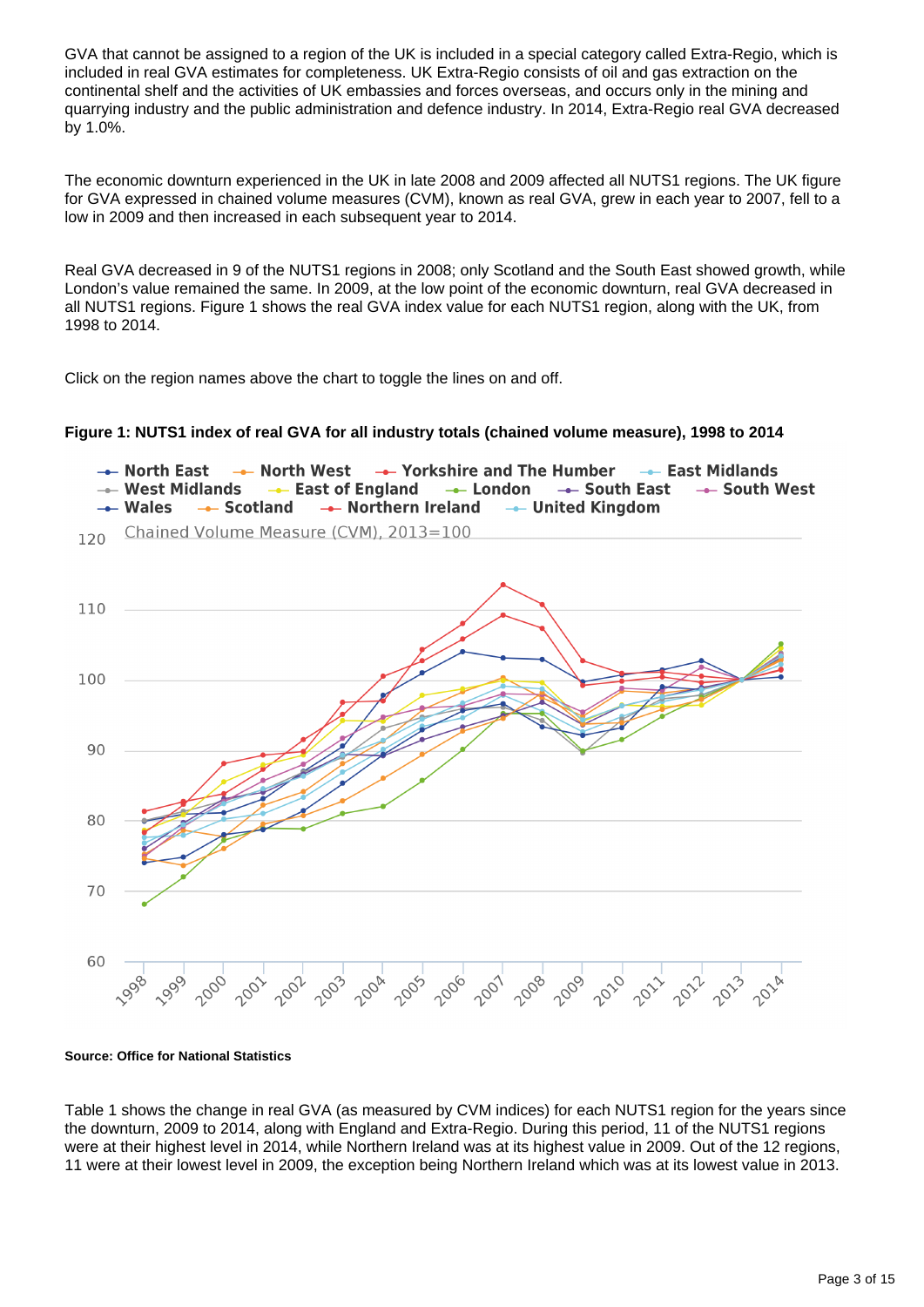|                          |       |       | $2013 = 100$ |       |       |       |  |  |
|--------------------------|-------|-------|--------------|-------|-------|-------|--|--|
| <b>NUTS1</b> regions     | 2009  | 2010  | 2011         | 2012  | 2013  | 2014  |  |  |
| <b>United Kingdom</b>    | 94.3  | 96.3  | 97.6         | 98.6  | 100.0 | 103.4 |  |  |
| <b>North East</b>        | 99.7  | 100.7 | 101.4        | 102.7 | 100.0 | 103.2 |  |  |
| North West               | 94.8  | 98.4  | 98.1         | 98.8  | 100.0 | 102.8 |  |  |
| Yorkshire and The Humber | 99.2  | 99.8  | 100.4        | 99.6  | 100.0 | 101.5 |  |  |
| <b>East Midlands</b>     | 92.6  | 94.8  | 96.9         | 97.9  | 100.0 | 102.2 |  |  |
| <b>West Midlands</b>     | 89.6  | 94.4  | 97.3         | 97.8  | 100.0 | 103.8 |  |  |
| East of England          | 94.1  | 96.4  | 96.2         | 96.4  | 100.0 | 104.5 |  |  |
| London                   | 89.9  | 91.5  | 94.8         | 97.5  | 100.0 | 105.1 |  |  |
| South East               | 93.6  | 96.3  | 97.6         | 98.9  | 100.0 | 103.3 |  |  |
| South West               | 95.4  | 98.8  | 98.5         | 101.8 | 100.0 | 103.6 |  |  |
| England <sup>1</sup>     | 93.2  | 95.7  | 97.1         | 98.5  | 100.0 | 103.7 |  |  |
| Wales                    | 92.1  | 93.2  | 99.0         | 98.6  | 100.0 | 100.4 |  |  |
| Scotland                 | 93.7  | 93.9  | 95.8         | 97.2  | 100.0 | 103.0 |  |  |
| Northern Ireland         | 102.7 | 100.9 | 101.1        | 100.5 | 100.0 | 101.4 |  |  |
| Extra-Regio <sup>1</sup> | 164.7 | 154.0 | 127.1        | 109.4 | 100.0 | 99.0  |  |  |

**Table 1: NUTS1 index of real GVA for all industry totals (chained volume measure), 2009 to 2014**

Source: Office for National Statistics

Notes:

1. England and Extra-Regio are not NUTS1 regions but are included for comparison purposes.

## <span id="page-3-0"></span>**4 . NUTS2 – performance at the sub-regional level**

In 2014, real gross value added (GVA) increased in 37 of the 40 NUTS2 sub-regions. The largest percentage increases were in:

- North Eastern Scotland, 6.9%
- Cheshire, 5.9%
- Outer London West and North West, 5.8%
- Outer London East and North East, 5.8%

The 3 NUTS2 sub-regions in which real GVA decreased between 2013 and 2014 were: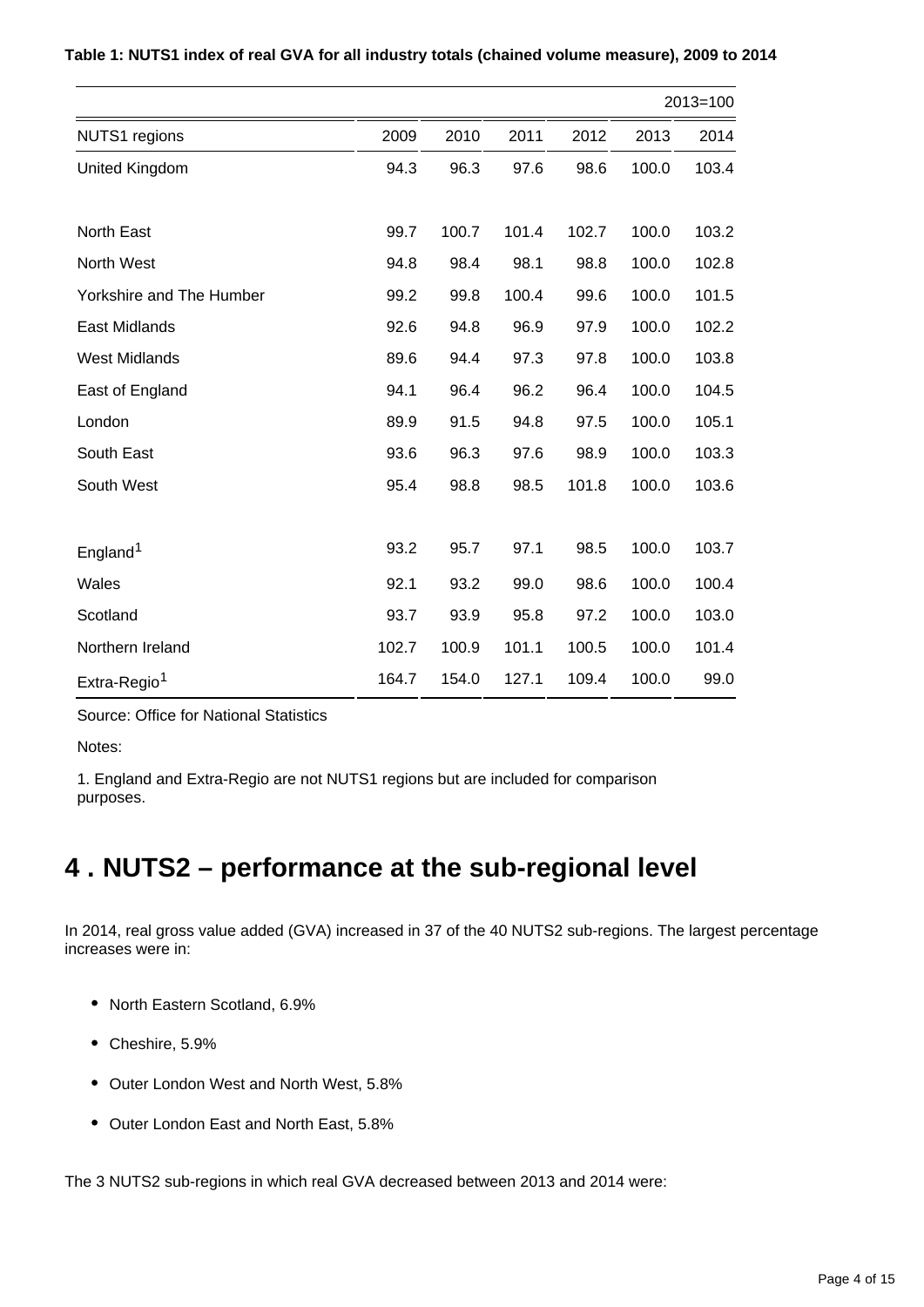- Highlands and Islands, with a decrease of 1.7%
- Cornwall and Isles of Scilly, with a decrease of 1.4%
- East Wales, with a decrease of 0.4%

Real GVA increased in all of the 40 NUTS2 sub-regions between 1998 and 2014, the years for which GVA(P) estimates are available. The greatest increases were for North Eastern Scotland and Inner London East, where real GVA increased by 89.2% and 87.7% respectively. The smallest increases were for Kent (17.3%) and East Yorkshire and Northern Lincolnshire (17.6%).

Looking at the years since the economic downturn, 37 of the 40 sub-regions had a higher level of real GVA in 2014 compared with 2009. The greatest increases were in:

- North Eastern Scotland, 27.9%
- Herefordshire, Worcestershire and Warwickshire, 24.0%
- Inner London East, 18.8%

The 3 sub-regions that showed a decrease between 2009 and 2014 were:

- East Yorkshire and Northern Lincolnshire, with a decrease of 9.7% (including notable decreases of 3.7% between 2009 and 2010 and 3.3% between 2010 and 2011)
- Northern Ireland, with a decrease of 1.3%
- Merseyside, with a decrease of 1.1%

Table 2 shows the change in real GVA (as measured by CVM indices) for 2009 to 2014 for the 5 NUTS2 subregions with the highest growth in real GVA between 2013 and 2014, and the 5 NUTS2 sub-regions with the lowest growth.

Scotland was the only NUTS1 region to have a NUTS2 sub-region in both the top 5 and bottom 5 sub-regions based on the 2014 real GVA growth rates, while London was the only NUTS1 region to have 2 NUTS2 subregions in the top 5.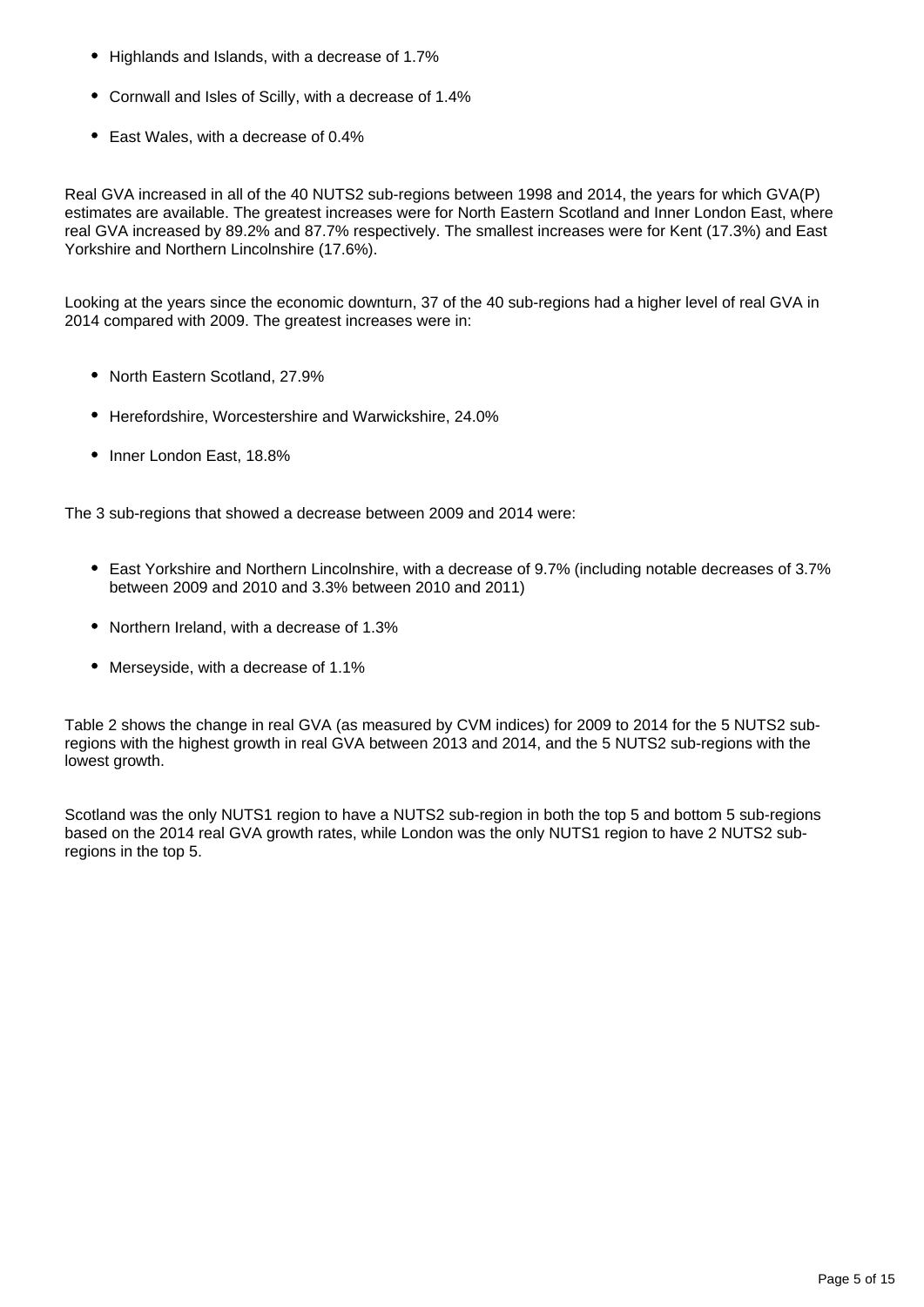#### Table 2: NUTS2 all industry top and bottom sub-regions<sup>1</sup> real GVA index values, 2009 to 2014

|                                       |           |                             |                                 | $2013 = 100$ |
|---------------------------------------|-----------|-----------------------------|---------------------------------|--------------|
| NUTS2 sub-regions                     |           |                             | 2009 2010 2011 2012 2013 2014   |              |
| United Kingdom                        |           |                             | 94.3 96.3 97.6 98.6 100.0 103.4 |              |
| Top five CVM index value, 2014        |           |                             |                                 |              |
| North Eastern Scotland                | 83.6 83.6 |                             | 89.2 95.4 100.0 106.9           |              |
| Cheshire                              | 90.0 96.9 |                             | 99.7 94.9 100.0 105.9           |              |
| Outer London - West and North<br>West | 90.5 89.8 |                             | 93.3 97.3 100.0 105.8           |              |
| Outer London - East and North East    |           |                             | 91.4 95.6 96.1 98.0 100.0 105.8 |              |
| Bedfordshire and Hertfordshire        | 96.6 96.1 |                             | 93.7 92.2 100.0 105.7           |              |
| Bottom five CVM index value, 2014     |           |                             |                                 |              |
| Derbyshire and Nottinghamshire        | 91.7 94.1 |                             | 97.3 97.2 100.0 100.6           |              |
| South Yorkshire                       | 92.3 95.8 |                             | 96.0 98.9 100.0 100.1           |              |
| East Wales                            |           | 92.1 92.9 99.6 100.1 100.0  |                                 | 99.6         |
| Cornwall and Isles of Scilly          |           | 96.9 98.4 102.5 102.0 100.0 |                                 | 98.6         |
| Highlands and Islands                 |           | 86.9 90.3 98.5 97.5 100.0   |                                 | 98.3         |

Source: Office for National Statistics

Notes:

1. Data for all NUTS2 sub-regions are included in reference table 1.

Although real GVA in each of the NUTS2 sub-regions shown in table 2 was higher in 2014 than 2009, there is variation in the way the economic downturn and recovery affected the sub-regions:

- Cornwall and Isles of Scilly reached its highest value in 2011 and East Wales in 2012.
- Outer London West and North West reached its lowest point in 2010, and Bedfordshire and Hertfordshire reached its lowest point in 2012.
- Real GVA increased in Outer London East and North East and South Yorkshire in every year from 2009 to 2014.

### <span id="page-5-0"></span>**5 . Industry growth in 2014**

At the UK level in 2014, there was strong growth in the agriculture industry at 13.9%, other service activities at 11.3%, and administrative and support service activities at 9.7%.

In London, the region with the largest overall growth in 2014, administrative and support service activities showed the highest growth at 13.2%, followed by wholesale and retail trade and repair of motor vehicles with 12.2% growth. Other service activities had the third highest growth at 11.2%.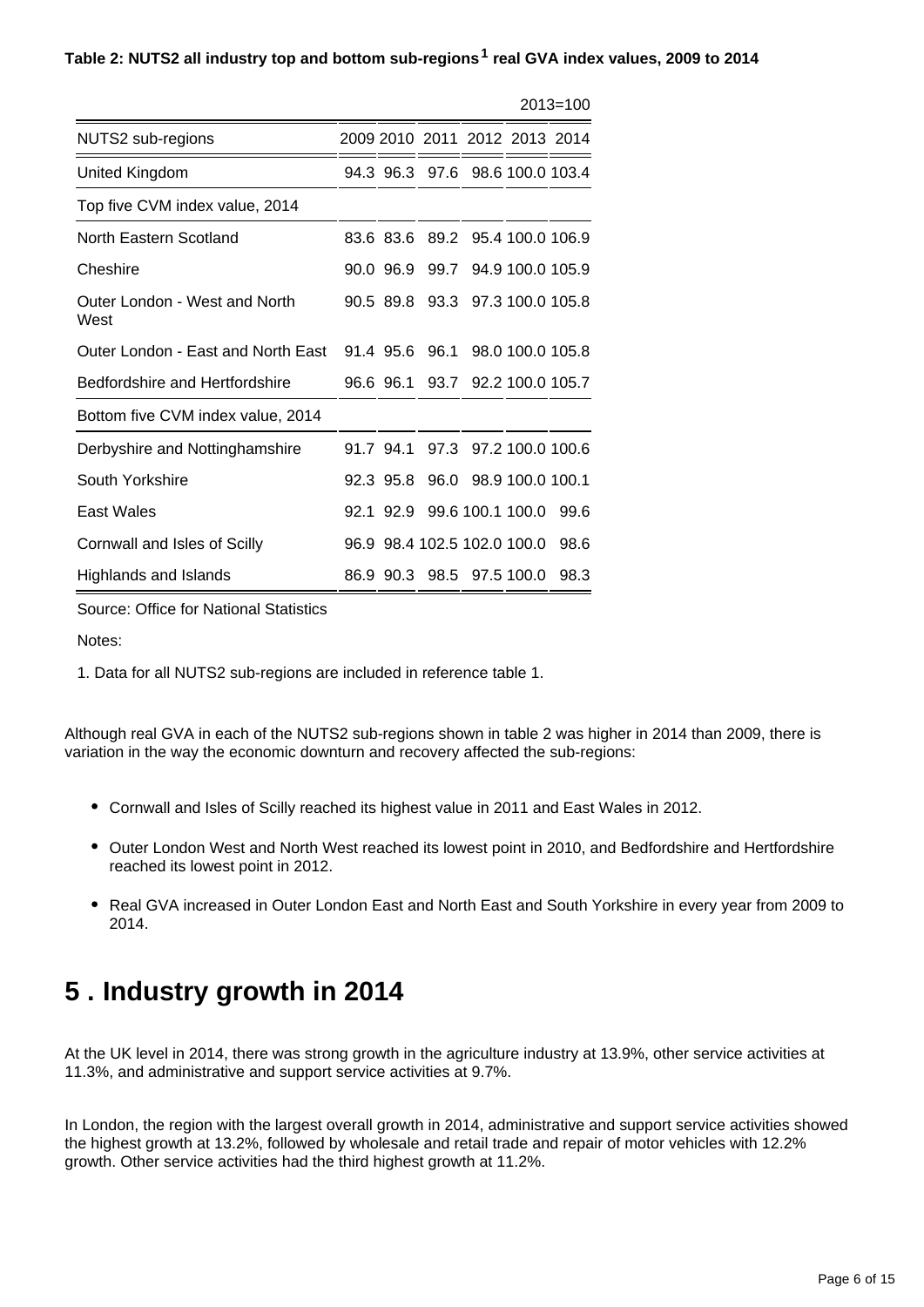Although Wales showed the lowest growth of any NUTS1 region in 2014, it did see strong growth in administrative and support service activities (18.8%) and the agriculture industry (17.1%), reflecting the UK pattern.

Figure 2 compares the industry performance in London and Wales, the NUTS1 regions with the largest and smallest growth in 2014 respectively.



#### **Figure 2: Real GVA index values by industry for the top and bottom NUTS1 region, 2014**

#### **Source: Office for National Statistics**

In terms of real gross value added (GVA) growth between 2013 and 2014, Wales outperformed London in 9 of the 20 industries. The largest differences in growth were in:

- water supply, sewerage and waste management (6.1% compared with a decrease of 10.9% in London)
- agriculture (17.1% compared with 8.3%)
- professional, scientific and technical activities (13.1% compared with 6.1%)

However, these industries made up only a small proportion of total GVA for Wales in 2014, ranging from 0.8% for agriculture to 3.8% for professional, scientific and technical activities. Strong growth in these industries, therefore, had little impact on the total GVA for Wales.

In the 2 industries making up the largest percentage of Wales' total GVA, manufacturing (16.8%) and real estate activities (11.8%), Wales saw a decline in growth in 2014 (of 1.2% and 2.7% respectively).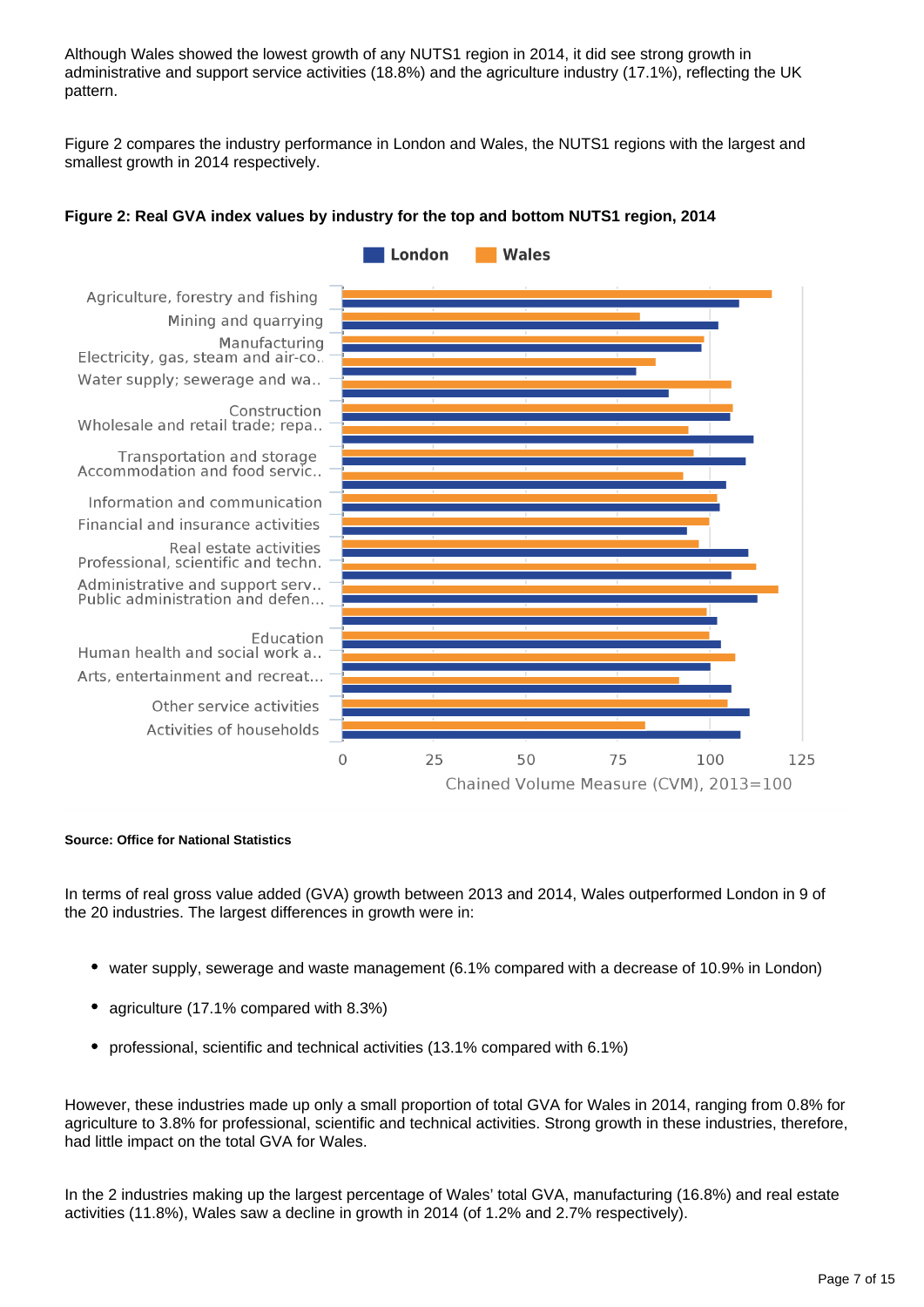- wholesale and retail trade; repair of motor vehicles (growth of 12.2% in London compared with decrease of 5.7% in Wales)
- transportation and storage (10.1% compared with a decrease of 4.2%)
- real estate activities (10.7% compared with a decrease of 2.7%)

The real estate industry was the largest industry in London in 2014, making up 15.1% of the total GVA for London. Strong growth in this industry was therefore a dominant factor in the strong growth of London's total GVA.

### <span id="page-7-0"></span>**6 . Industries in decline in 2014**

Between 2013 and 2014, 4 industries showed decline in the UK figures – electricity, gas, steam and air conditioning fell by 6.0%, activities of households fell by 5.4%, financial and insurance activities fell by 1.8%, and public administration and defence fell by 1.6%.

Figure 3 shows the real GVA index values in each NUTS1 region of the industries declining in the UK in 2014. Although activities of households showed a decline, this industry only represented 0.4% of total UK GVA in 2014 so is not shown on this chart.



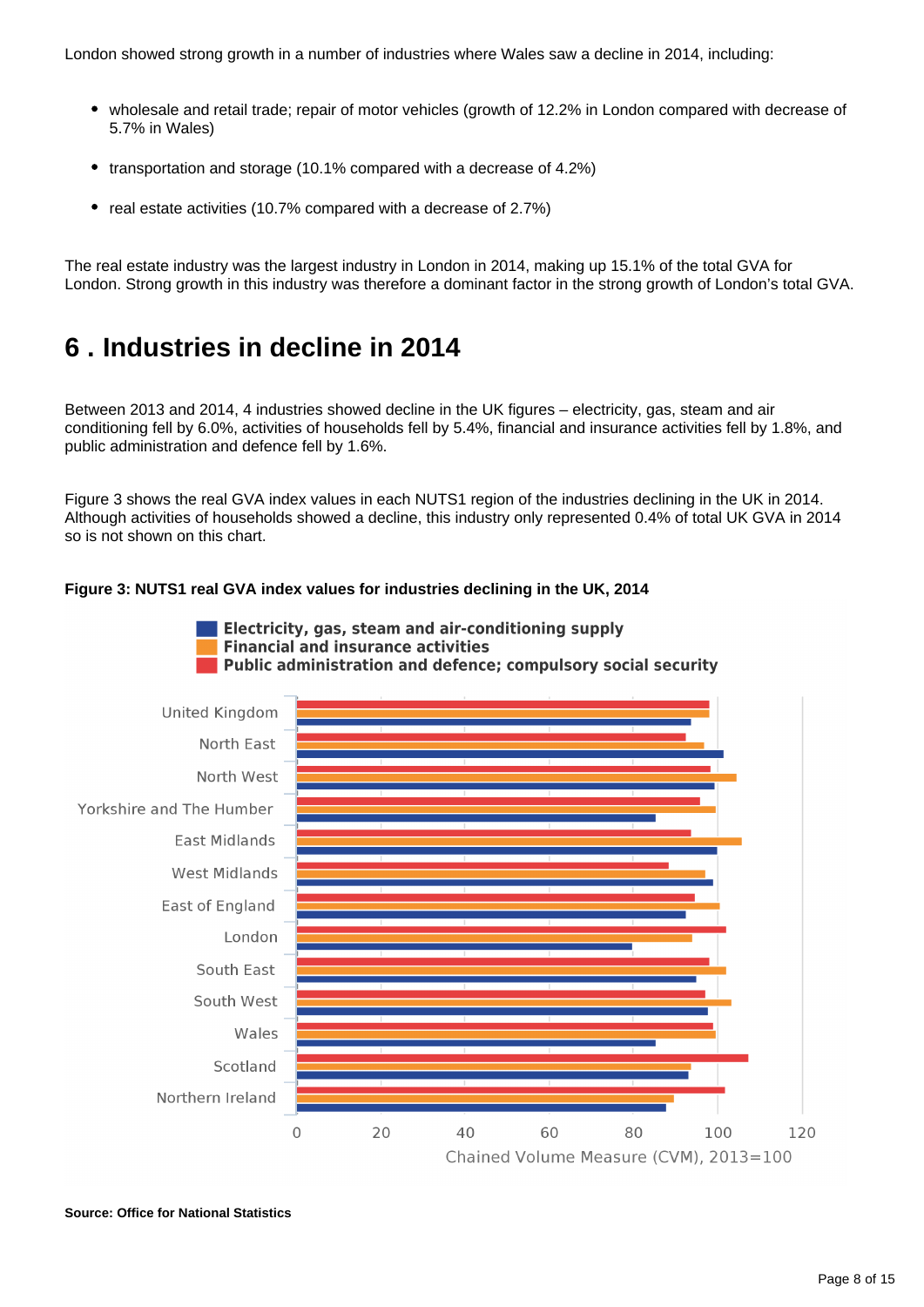10 of the NUTS1 regions saw a decline in electricity, gas, steam and air conditioning; including in London where it had the largest decrease of all industries in this region (negative 19.9%).

9 of the NUTS1 regions saw a decrease in public administration and defence in 2014; with only London, Scotland and Northern Ireland showing growth.

Financial and insurance activities declined in only 6 of the 12 NUTS1 regions; however, one of the greatest decreases was in London (negative 5.8%) where a large proportion of the financial and insurance activities industry is based.

## <span id="page-8-0"></span>**7 . How do the 2 measures of GVA compare?**

This section looks at coherence between the current price gross value added (production approach) (GVA(P)) estimates that underpin the chained volume measures and the current price gross value added (income approach) (GVA(I)) estimates published on 15 December 2016. Although conceptually identical, the different methods and data sources used in the 2 measures inevitably result in differences between the GVA(I) and GVA (P) estimates.

One of our future work plans involves taking the strengths from both measures of GVA and using them to produce a new balanced measure of regional GVA. This will give users a single measure of economic activity within a region. At the whole economy level in 2014, the estimates of GVA(I) and GVA(P) are broadly similar across the regions, as can be seen in Figure 4. However, when looking at specific industries, differences between the 2 measures are more apparent.



#### **Figure 4: NUTS1 total industry comparison between GVA(I) and GVA(P), 2014**

#### **Source: Office for National Statistics**

Work has been carried out over the past year with the aim of improving consistency between the 2 measures of GVA. Specific improvements have been made to the agriculture industry, the tobacco industry (part of subsection CA), and the manufacture of coke and refined petroleum products industry (sub-section CD).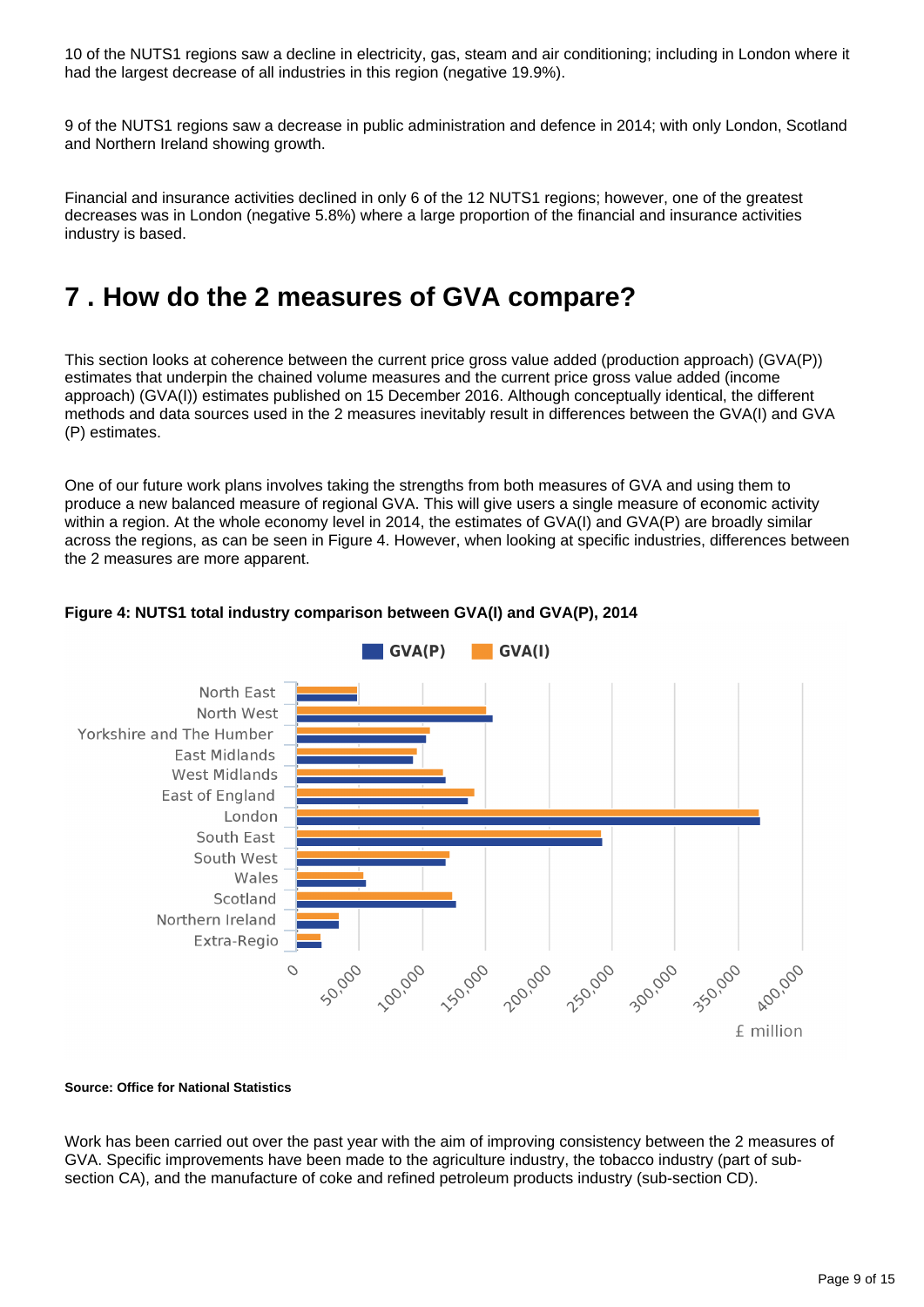The following charts compare GVA(I) and GVA(P) estimates for 2014 in a number of industries at NUTS1 level, with varying levels of coherence between the measures.

The largest difference between current price estimates of GVA(I) and GVA(P) can be seen in London in the financial and insurance activities industry. While work has been carried out to improve these estimates in GVA(P), there continues to be an inconsistency in this industry. The GVA(I) current price value is much larger in London than the GVA(P) value, and the GVA(P) value is larger in all other regions, as can be seen by Figure 5. The differences are caused by different regional indicators used in each of the 2 measures.





#### **Source: Office for National Statistics**

Compared with the financial and insurance activities industry, across the majority of industries the differences are more widely spread across the regions. In Figure 6, comparing the public administration and defence industry, GVA(P) is larger in 7 NUTS1 regions including the North West and London, while GVA(I) is larger in 5 NUTS1 regions including the South East and South West. The Extra-Regio values for GVA(I) and GVA(P) in industry O are the same, as a result of using the same regional data source.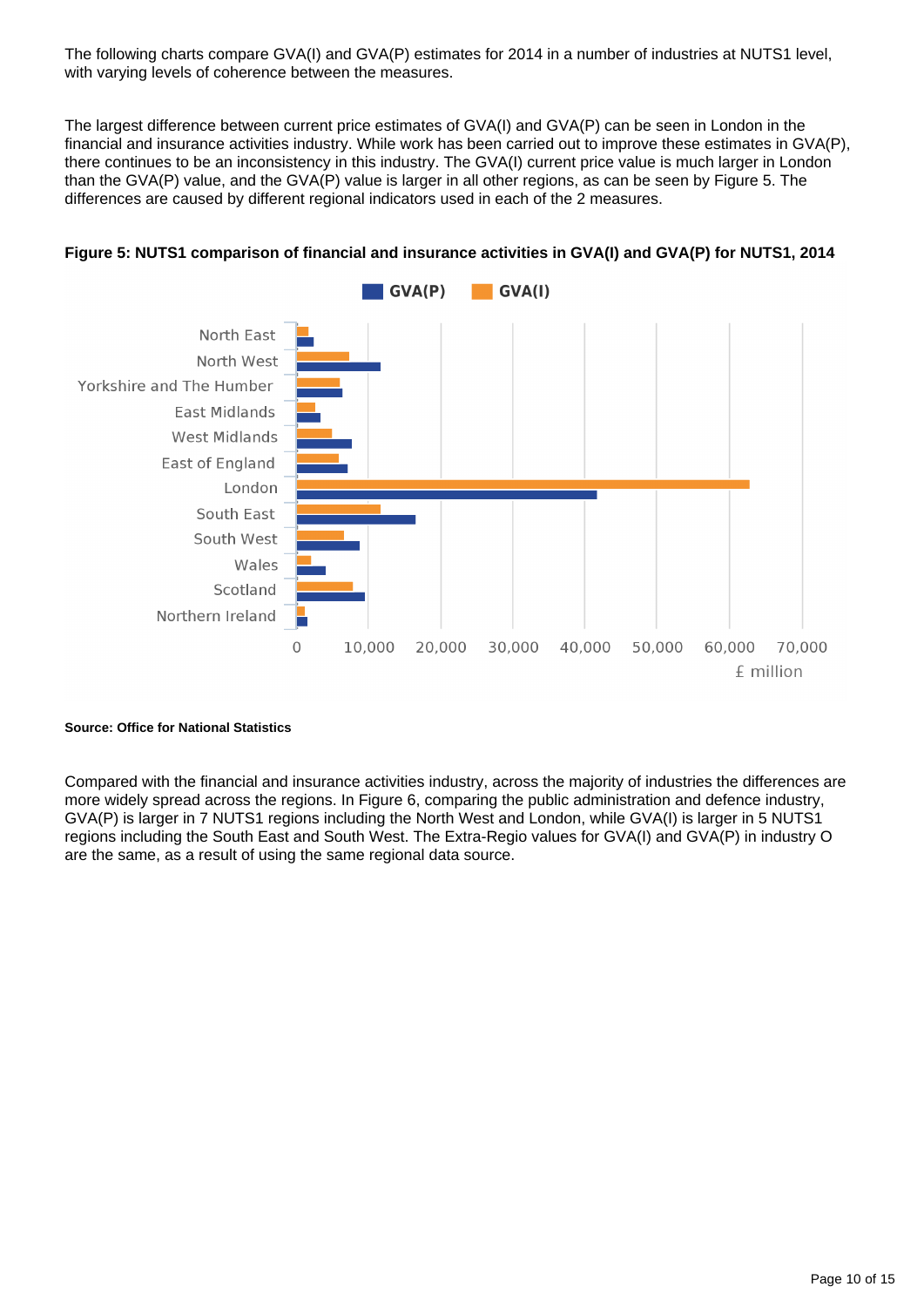

#### Figure 6: NUTS1 comparison of the public administration and defence industry in GVA(I) and GVA(P), **2014**

**Source: Office for National Statistics**

In contrast to the previous 2 charts, Figure 7 shows coherence between current price estimates for the manufacturing industry in 2014 for GVA(I) and GVA(P) across the NUTS1 regions.



### **Figure 7: NUTS1 comparison of the manufacturing industry in GVA(I) and GVA(P), 2014**

**Source: Office for National Statistics**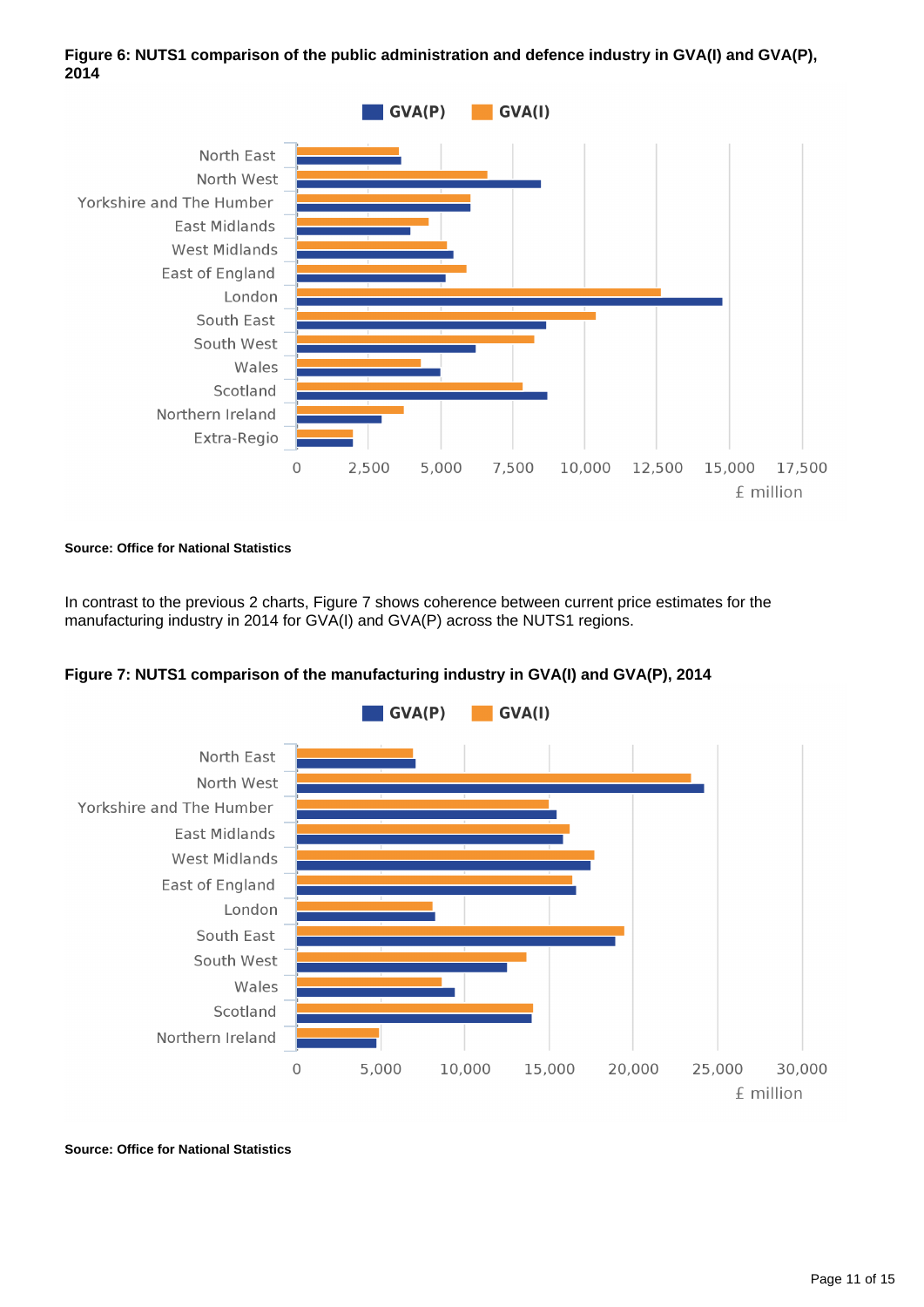## <span id="page-11-0"></span>**8 . Future work plans**

Historically we have produced regional gross value added (GVA) by both the income approach (as National Statistics) and the production approach (as experimental statistics). We plan to take the strengths from both measures and use them to produce a new balanced measure of regional GVA. This will give users a single measure of economic activity within a region. A first set of results will be published for consultation in springsummer 2017. Depending on the results of that consultation, we hope to publish all 3 measures alongside each other in December 2017, with the balanced data being the lead series.

In order to produce a balanced measure of GVA, we will be advancing the latest year of GVA(P) figures published in December 2017 to t-1 (that is, the series will consist of the years 1998 to 2016). This brings the GVA (P) measure into line with the GVA(I) release.

We have published GVA(I) and gross disposable household income (GDHI) for local authorities in England in 2016. By the end of March 2017, we plan to extend the GVA(I) data to cover the whole of the UK, and the GDHI data by the end of July 2017. By September 2017 we plan to include "real" measures of GVA. Further work in 2017 and 2018 will look into the viability of disaggregating these local authority data further down into output areas for GDHI and workplace zones for GVA.

We have recently published a [feasibility study on regional household final consumption expenditure \(HFCE\).](https://www.ons.gov.uk/economy/regionalaccounts/grossdisposablehouseholdincome/articles/thefeasibilityofproducingregionalhouseholdfinalconsumptionexpenditureuk/2016) Producing this at a regional level would complete the suite of household accounts by measuring spending on consumer goods and services. It will also pave the way for a regional savings ratio. Work will be carried out in 2017 to further examine data sources and concepts, with an aim to produce regional HFCE in 2018.

In the next regional GVA(P) release we plan to take on an improved method for allocating owner occupied imputed rental (OOIR). In Blue Book 2016 the regional allocation of owner occupied dwellings was allocated using a data source available regionally, however the privately rented dwellings continued to use a data source which was only available nationally. For Blue Book 2017 national accounts intend to move to a regional-based data source for privately rented dwellings as well. We intend to implement these regional sources following Blue Book 2017.

Further details about our development programme are available in the article Supporting devolution: [developments in regional and local statistics.](https://www.ons.gov.uk/economy/regionalaccounts/grossdisposablehouseholdincome/articles/supportingdevolutiondevelopmentsinregionalandlocalstatistics/2016-05-25)

## <span id="page-11-1"></span>**9 . What's changed in this release?**

In keeping with the UK National Accounts commitment to meeting the European Commission definition of [Gross](http://ec.europa.eu/eurostat/statistics-explained/index.php/Glossary:Gross_national_income_(GNI))  [National Income](http://ec.europa.eu/eurostat/statistics-explained/index.php/Glossary:Gross_national_income_(GNI)) and the new [European System of Accounts \(ESA2010\),](http://ec.europa.eu/eurostat/web/products-manuals-and-guidelines/-/KS-02-13-269) there have been changes made to the UK National Accounts measure of gross value added (GVA). These impact upon the regional GVA estimates in the form of different national totals for the various components of income, even where no explicit changes to the regional allocation have been needed. Of these, a change to the treatment of [owner-occupied imputed rental](https://www.ons.gov.uk/economy/nationalaccounts/uksectoraccounts/articles/changestonationalaccounts/imputedrental) has resulted in the greatest impact on the national figures. There are currently no regional data available to allow us to implement this change in our regional GVA estimates; however, we hope to make this change in 2017 to become consistent with the UK National Accounts methodology.

We have carried out a review of the way we measure the manufacture of coke and refined petroleum industry (SIC Sub-section CD) in regional GVA and have made some changes to improve consistency with the reality of the industry. A discrepancy was found between the conversion to SIC 2007 in GVA(I) compared with GVA(P), with the GVA(P) conversion found to be the better of the 2. The GVA(I) series was re-converted, bringing the 2 measures closer together. Alongside this, extensive industry research has been carried out to influence adjustments made to the raw data in both GVA(I) and GVA(P) to reflect reality as accurately as possible.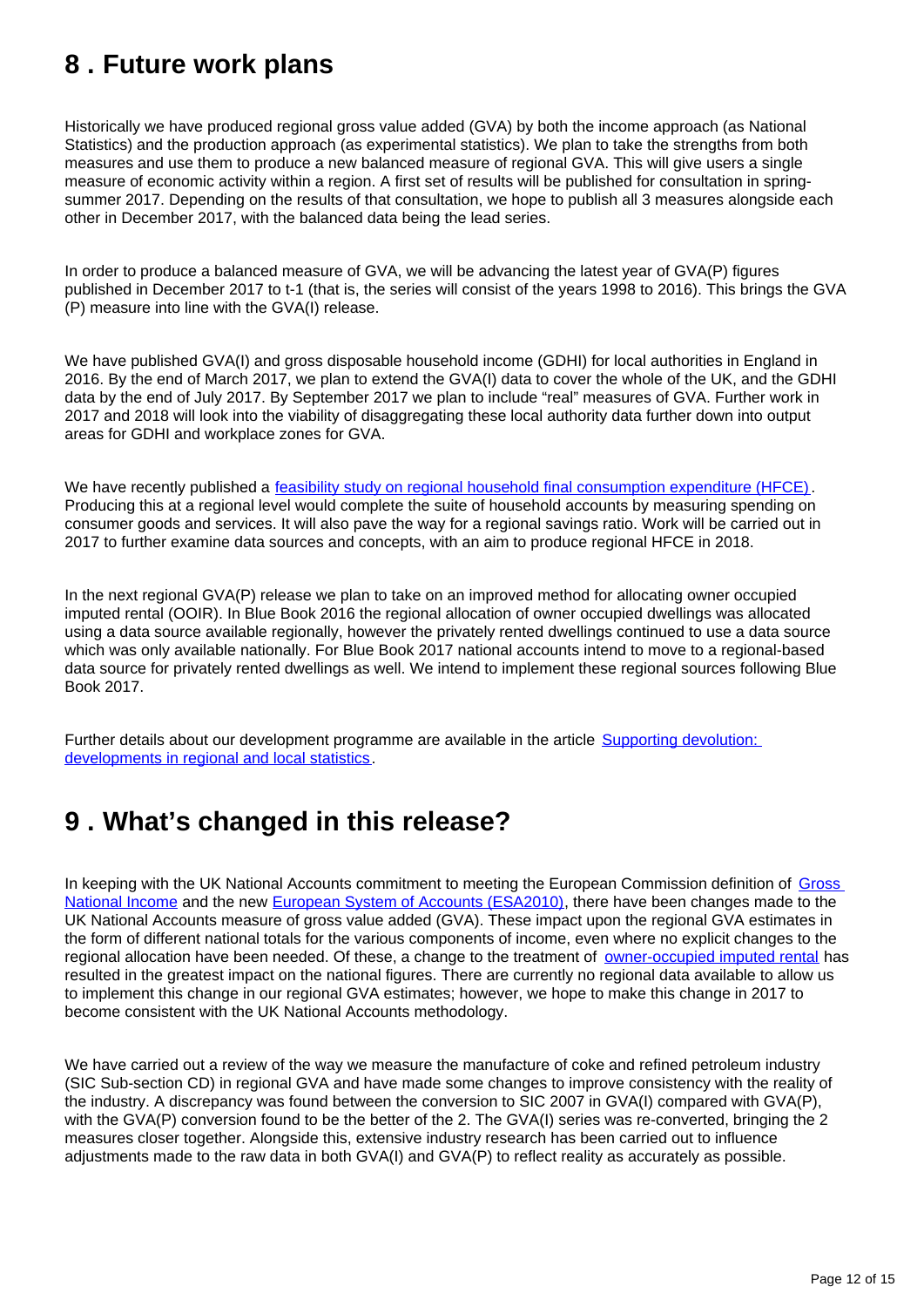In last year's release, there was a change in the average house prices used to calculate the regional allocation of imputed rental of owner-occupied dwellings. The new data used ONS median house prices instead of mean house prices, which reduces the impact of the most expensive houses and improves the consistency of estimates over time. The exception at the time was Northern Ireland: mean house prices were used for Northern Ireland as median house prices were unavailable, however we have now been able to source median house price data for Northern Ireland consistent with the rest of the UK regions and countries. This has had an impact on GVA estimates for real estate activities (SIC Section L) in Northern Ireland.

We have changed the way we treat public sector industries in GVA(P). We have a new National Control for the sector, using an indicator of Average Survey of Hours and Earnings (ASHE) in the public sector multiplied by public sector employees from the Business Register and Employment Survey (BRES) to regionally distribute the national total.

## <span id="page-12-0"></span>**10 . Quality and methodology**

The regional [GVA\(P\) Quality and Methodology Information](https://www.ons.gov.uk/economy/grossvalueaddedgva/qmis/regionalgrossvalueaddedproductionapproachqmi) document contains important information on:

- the strengths and limitations of the data
- the quality of the output: including the accuracy of the data, how it compares with related data
- uses and users
- how the output was created

### **Quality**

The principal data source used for the regional allocation of gross value added by the production approach (GVA (P)) is the ONS Annual Business Survey (ABS). The ABS estimates represent approximately two-thirds of the UK economy. We use ABS data for approximate GVA and total purchases (intermediate consumption) at both NUTS1 and NUTS2 levels, which are used to derive regional output (calculated as GVA plus intermediate consumption). For industries not covered by the ABS sample we use a number of regional data sources, details of which can be found in section 3.5 of the [regional accounts methodology guide.](http://www.ons.gov.uk/economy/regionalaccounts/grossdisposablehouseholdincome/methodologies/regionalaccounts)

Following the first release of experimental GVA(P) estimates in December 2013, an issue was identified concerning the deflation methodology used to produce the constant price real figures (chained volume measures, or CVM). The original method used output deflators that were consistent with the UK GDP(O) statistics, but did not take into account the difference introduced into the annual national figures (the ones published in the National Accounts Blue Book) through the use of expenditure-based deflation within the annual supply and use tables (SUT). This difference results in stronger real-term growth in the expenditure-deflated figures over the span of the time series data.

We published an [article](http://www.ons.gov.uk/ons/guide-method/method-quality/specific/economy/regional-accounts/development-of-a-regional-measure-of-real-gross-value-added-using-a-production-approach.pdf) in January 2014 describing the issues around this methodology and the implications for users. The main conclusion is that for users interested in comparing real GVA growth across regions, or with the UK as a whole, a more accurate picture can be obtained by using regional estimates that are constrained to sum to the national total in constant prices. This method has now been adopted as the basis for regional GVA(P) estimates.

Unconstrained estimates are still available in separate tables, as these estimates present a more accurate picture of the relative performance of different industries within a given region (since they are not affected by the coherence adjustments applied to certain industries in order to balance the SUT nationally). Users should note, however, that owing to the use of output deflators these unconstrained estimates show real growth in output rather than real growth in GVA. It is therefore not appropriate to compare these unconstrained estimates across different regions or with the UK as a whole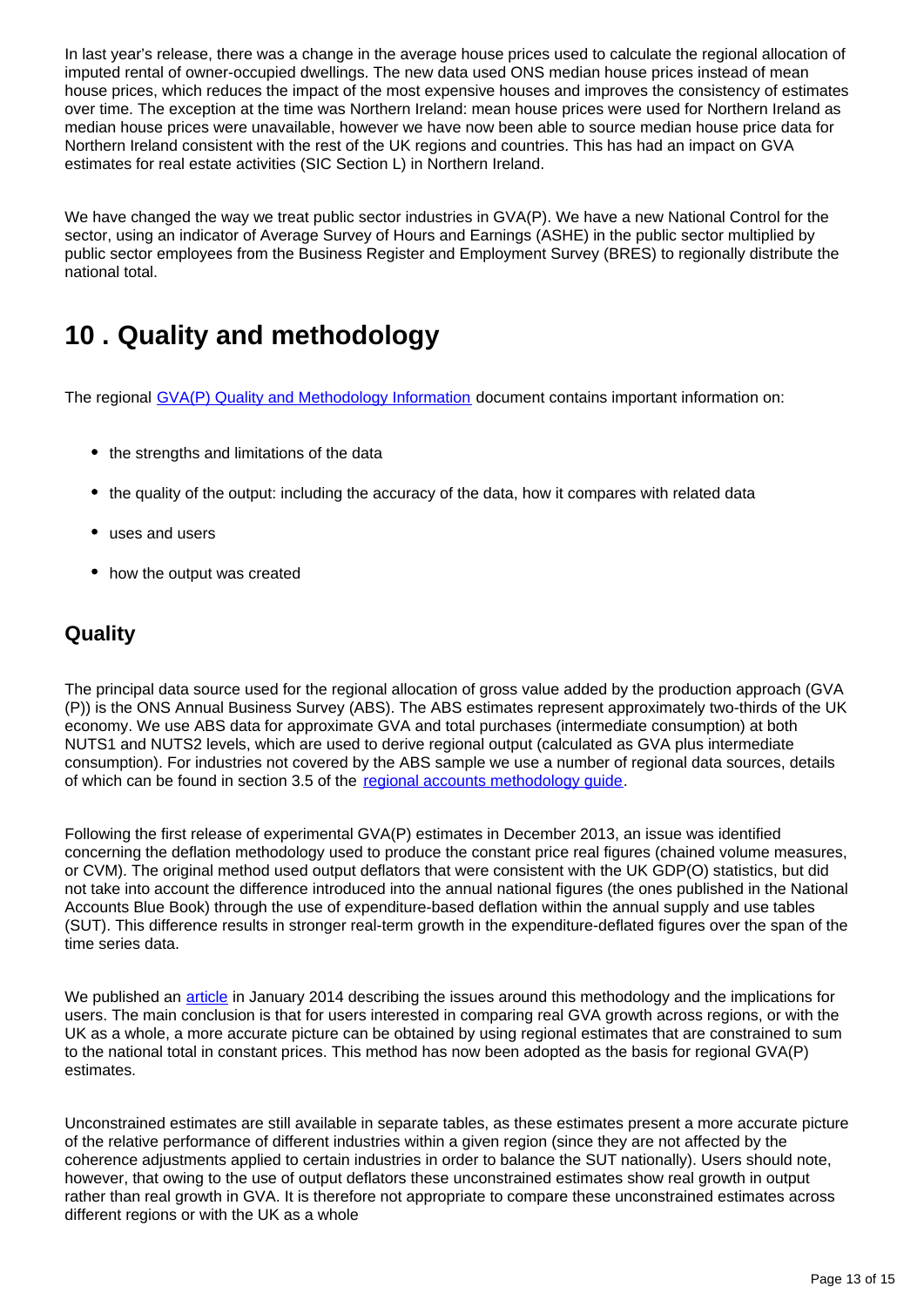### **Methodology**

The GVA(P) estimates are compiled using a "top-down" approach. National accounts supply and use tables (SUT) provide national totals for 112 industry components. Regional indicator datasets are used to calculate regional proportions for each industry. These proportions are then used to allocate the UK total output and UK total intermediate consumption for each industry, prior to the calculation of regional GVA(P) for each industry. The UK totals are consistent with the [UK National Accounts Blue Book 2016](http://www.ons.gov.uk/economy/grossdomesticproductgdp/compendium/unitedkingdomnationalaccountsthebluebook/2016edition). A consequence of this methodology is that current price regional GVA(P) will always match the latest national totals for each industry, even though at regional level GVA(P) and GVA(I) estimates may differ due to the different methods used to compile them.

Constant price GVA(P) is derived by deflating the current price estimates for each of the 112 industries using national industry deflators obtained from the UK Gross Domestic Product (Output) system. These deflators are consistent with the National Accounts Blue Book 2016 and they are used because no regional price indices are currently available. The Eurostat Manual on Regional Accounts (2012) recommends that in the absence of regional prices the use of national deflators is acceptable, provided that deflation occurs at a minimum level of 38 industries. Greater industrial detail allows the deflation to take account of regional variation in industrial, and hence product, composition.

In order to derive constant price GVA, output and intermediate consumption should ideally be deflated separately, using prices relating to outputs and intermediate consumption respectively. This process is known as double deflation. However, there are no suitable input price indices available for deflating intermediate consumption. For this reason the constant price GVA(P) estimates in this statistical bulletin are derived using single deflation of current price GVA(P). The process produces a specific constant price series for each industry. To allow aggregation to broader industry groups for publication, the current and constant price series are used to produce a chained volume measure (CVM). The GVA(P) release provides estimates for 33 industries, at constant prices given in CVM, with the effects of inflation removed.

An additional benefit of producing both current price and constant price estimates is that we can use them to derive aggregate level deflators for each region and for each industry within each region. These "implied" deflators are not true regional price indices, since they are based on national prices, but they do reflect regional differences in the products contributing to GVA. We have included an extra table presenting these implied deflators in the datasets published with this bulletin.

Regional GVA(P) is a workplace-based measure. The estimates are provided at t-2 (where t is the current year) for NUTS1 and NUTS2 levels of geography.

For further information, the regional accounts methodology quide is available on our website.

## <span id="page-13-0"></span>**11 . Links to related statistics**

### **Alternative measures of gross value added (GVA)**

These estimates are experimental and do not have National Statistics status. We also publish annual estimates of regional GVA(I) at current prices, which are National Statistics and remain our primary source of regional GVA. The [most recent estimates of GVA\(I\)](https://www.ons.gov.uk/economy/grossvalueaddedgva/bulletins/regionalgrossvalueaddedincomeapproach/december2016) were published on 15 December 2016.